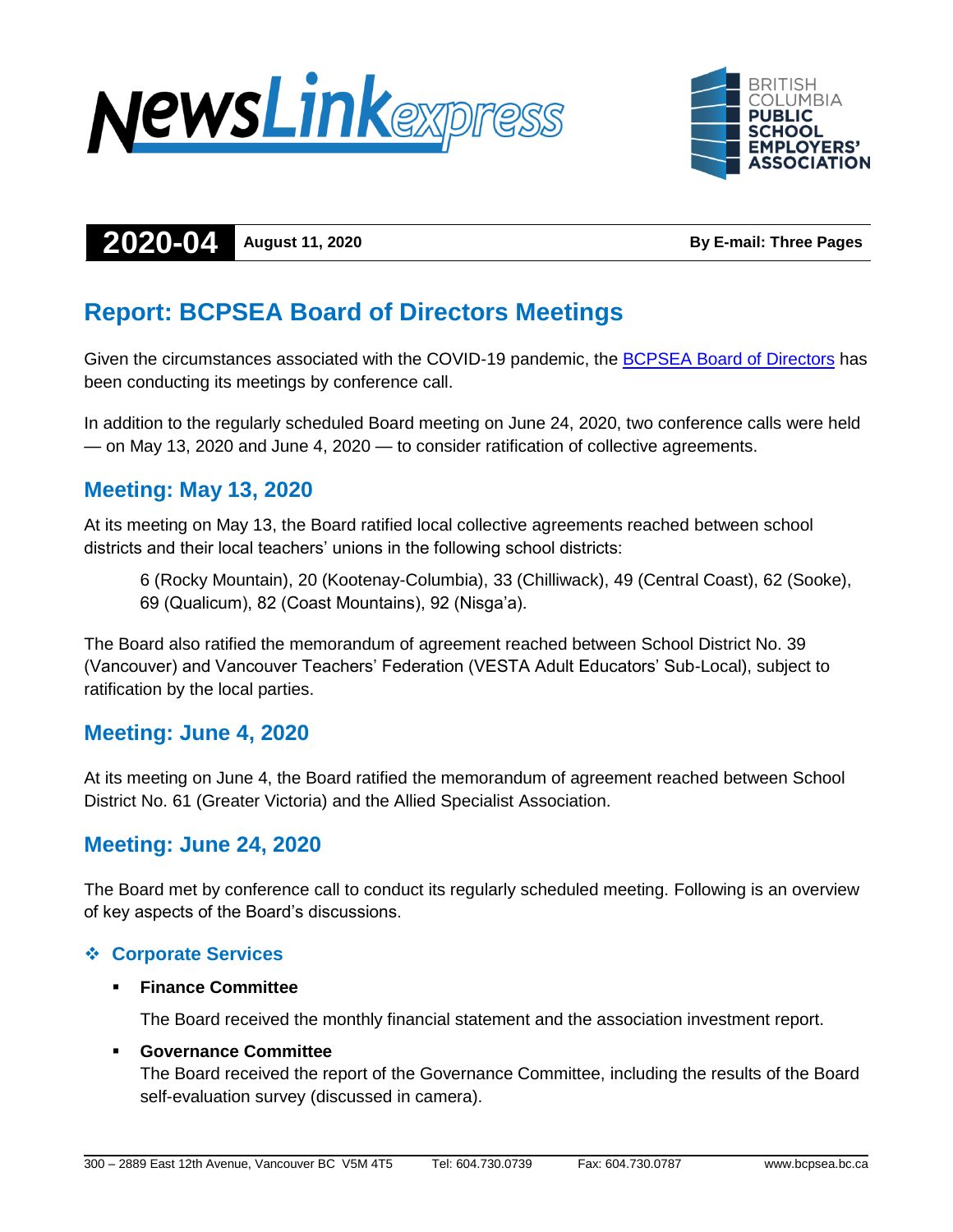#### **Strategic Plan**

The Board directed the Board Chair and the CEO to develop a process to guide development of the next BCPSEA Strategic Plan.

## **Client Services**

#### **Provincial Bargaining with the BC Teachers' Federation**

#### **Provincial Collective Agreement 2019-2022: Interpretive Issues**

Both BCPSEA and the BCTF announced ratification of the Provincial Collective Agreement (PCA) on May 1. Post-ratification, the parties worked to address a number of interpretive issues, seeking clarification from Mediator Schaub. The parties also continued discussions on maternity Supplemental Employment Benefits (SEB). The Board received a report on the status of these issues. The Board was also advised that a draft of the 2019-2022 PCA was sent to the BCTF for their review on May 13, 2020 and that the salary grids for each school district were approved by the BCTF and provided by BCPSEA to each school district on May 1, 2020.

#### **Section 53 Process**

Both BCPSEA and the BCTF have acknowledged that there have been difficulties achieving freely negotiated collective agreements since the introduction of the *Public Sector Employers Act* (PSEA) and the *Public Education Labour Relations Act* (PELRA).

Arising from the recently concluded 2019-2022 Provincial Collective Agreement, the parties agreed to utilize the assistance of the Labour Relations Board (LRB) through Section 53 (Joint Consultation and Adjustment Opportunities) of the *Labour Relations Code* to try and build on the bargaining structure and some relational issues to find a way forward in future rounds of collective bargaining. The process is to begin within four months of the commencement of the 2020-2021 school year (by January 2021). The parties agreed to refer four issues to the process:

- 1. Bargaining structure
- 2. Application of "Best Efforts"
- 3. Preparation time
- 4. Resolution of outstanding grievances where possible to assist them in the next round of collective bargaining.

The Section 53 discussions will be a bipartite process between the BCTF and BCPSEA, while the discussions regarding bargaining structure will be a tripartite process including government. It should also be noted that none of these processes are binding and, in the event of a mediator's recommendation, that the issue of structure must go to a vote of the BCPSEA and BCTF respective memberships.

The Board determined to approach the structural issue first, as the other three issues are specific matters that should be addressed within an agreed-upon structure. The mediator has indicated that he will contact BCPSEA and the BCTF in September to discuss approach. The Board therefore directed staff to develop key principles to guide BCPSEA to commence and engage in the Section 53 process discussions with the BCTF and government as applicable, for review and prior approval by the Board.